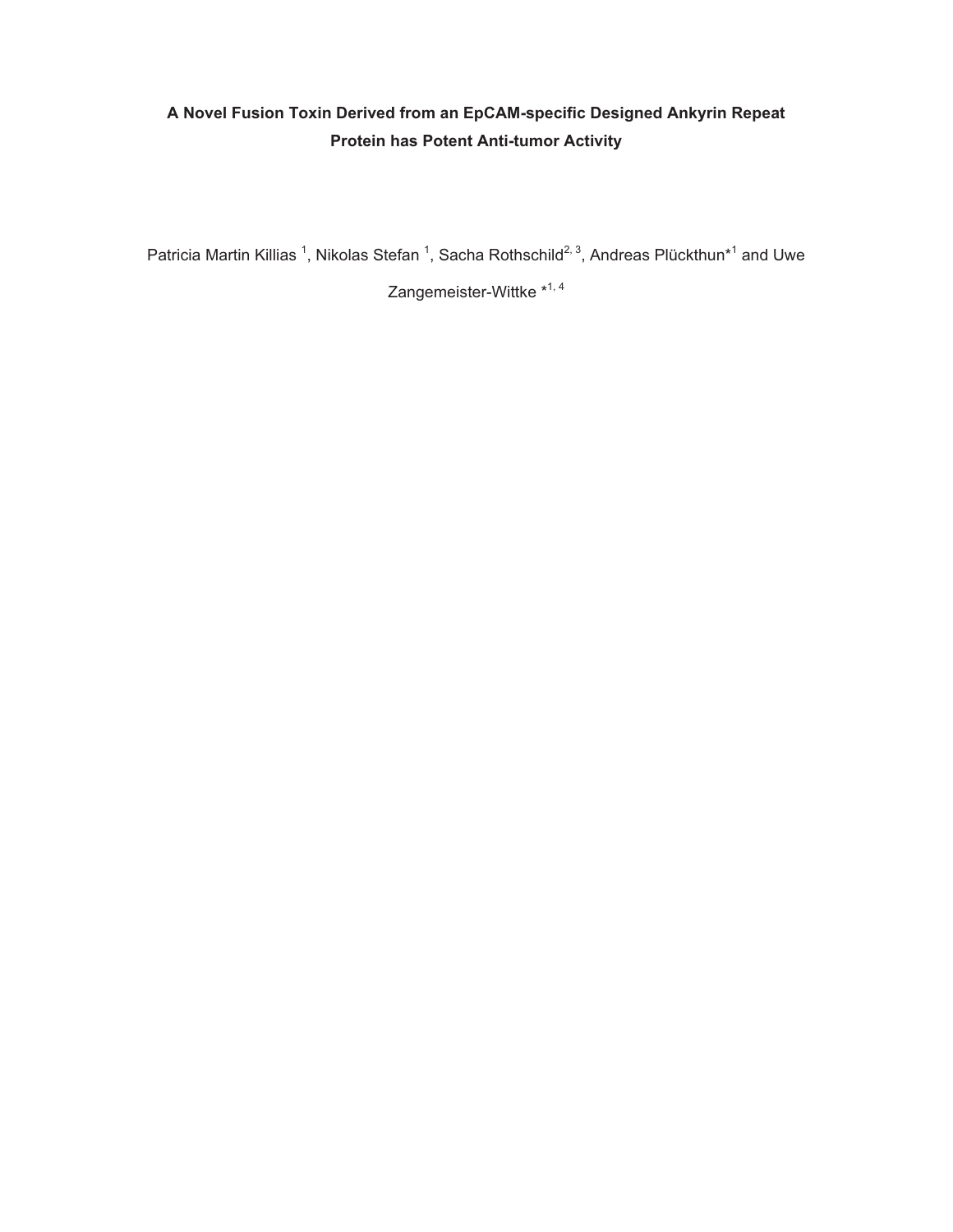

**Supplementary Figure 1.** Determination of the EpCAM-binding affinity of Ec4 (A) and Ec4-ETA" (B) by SPR measurements. Enzymatically biotinylated EpCAM was immobilized on a neutravidin chip and increasing concentrations of Ec4 or Ec4-ETA" (0.31 nM, 1 nM, 3.16 nM, 10 nM, 31.6 nM) were assayed, each in duplicate. Using a global fit, Ec4 revealed an association rate constant of (1.1 ± 0.03)  $\cdot$  10<sup>5</sup> M<sup>-1</sup>s<sup>-1</sup> and a dissociation rate constant of (1.8 ± 0.002)  $\cdot$  10<sup>-4</sup> s<sup>-1</sup>, yielding a K<sub>D</sub> of 1.7 ± 0.006 nM. For Ec4-ETA", the association rate constant was determined as  $(6.2 \pm 0.03) \cdot 10^4$ M  $1s^{-1}$  and the dissociation rate constant as (1.3 ± 0.002)  $\cdot$  10<sup>-4</sup> s<sup>-1</sup>, giving rise to a K<sub>D</sub> of 2.2 ± 0.01 nM. The association (C) and dissociation (D) of fluorescently labeled Ec4 to MCF-7 cells was monitored by flow cytometry. A k<sub>a</sub> of (5.5 ± 0.3)  $\cdot$  10<sup>4</sup> M<sup>-1</sup>s<sup>-1</sup> and a k<sub>d</sub> of (3.2 ± 0.1)  $\cdot$  10<sup>-4</sup> s<sup>-1</sup> result in a  $K_p$  of 5.8  $\pm$  0.4 nM.